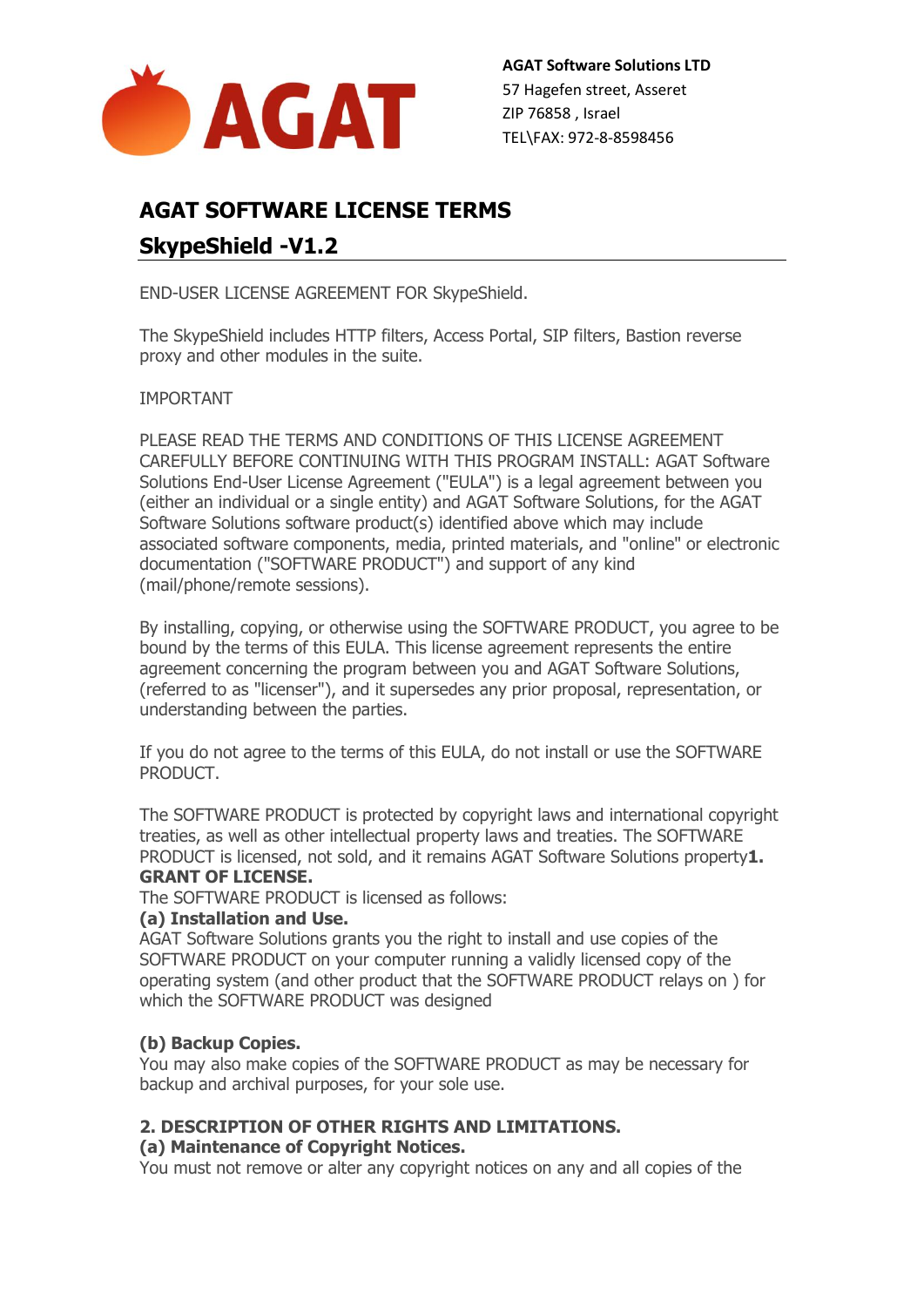

# SOFTWARE PRODUCT.

# **(b) Distribution.**

You may not distribute any copies of the SOFTWARE PRODUCT to third parties**.**

# **(c) Prohibition on Reverse Engineering, Decompilation, and Disassembly.**

You may not reverse engineer, decompile, or disassemble the SOFTWARE PRODUCT, except and only to the extent that such activity is expressly permitted by applicable law notwithstanding this limitation.

# **(d) Rental.**

You may not rent, lease, or lend the SOFTWARE PRODUCT.

#### **(e) Support Services.**

AGAT Software Solutions may provide you with support services related to the SOFTWARE PRODUCT ("Support Services"). Any supplemental software code provided to you as part of the Support Services shall be considered part of the SOFTWARE PRODUCT and subject to the terms and conditions of this EULA.

#### **(f) Compliance with Applicable Laws.**

You must comply with all applicable laws regarding use of the SOFTWARE PRODUCT.

#### **3. TERMINATION**

Without prejudice to any other rights, AGAT Software Solutions may terminate this EULA if you fail to comply with the terms and conditions of this EULA. In such event, you must uninstall the product from ant computer and device and destroy all copies of the SOFTWARE PRODUCT in your possession.

# **4. COPYRIGHT**

All title, including but not limited to copyrights, in and to the SOFTWARE PRODUCT and any copies thereof are owned by AGAT Software Solutions or its suppliers. All title and intellectual property rights in and to the content which may be accessed through use of the SOFTWARE PRODUCT is the property of the respective content owner and may be protected by applicable copyright or other intellectual property laws and treaties. This EULA grants you no rights to use such content. All rights not expressly granted are reserved by AGAT Software Solutions.

# **5. NO WARRANTIES**

AGAT Software Solutions expressly disclaims any warranty for the SOFTWARE PRODUCT or any part thereof. The SOFTWARE PRODUCT is provided 'As Is' without any express or implied warranty of any kind, including but not limited to any warranties of merchantability, no infringement, or fitness of a particular purpose. AGAT Software Solutions does not warrant or assume responsibility for the accuracy or completeness of any information, text, graphics, links or other items contained within the SOFTWARE PRODUCT. AGAT Software Solutions makes no warranties respecting any harm that may be caused by the transmission of a computer virus, worm, time bomb, logic bomb, or other such computer program. AGAT Software Solutions further expressly disclaims any warranty or representation to Authorized Users or to any third party.

# **6. LIMITATION OF LIABILITY**

IN NO EVENT SHALL AGAT SOFTWARE SOLUTIONS BE LIABLE FOR ANY DEMAGES,